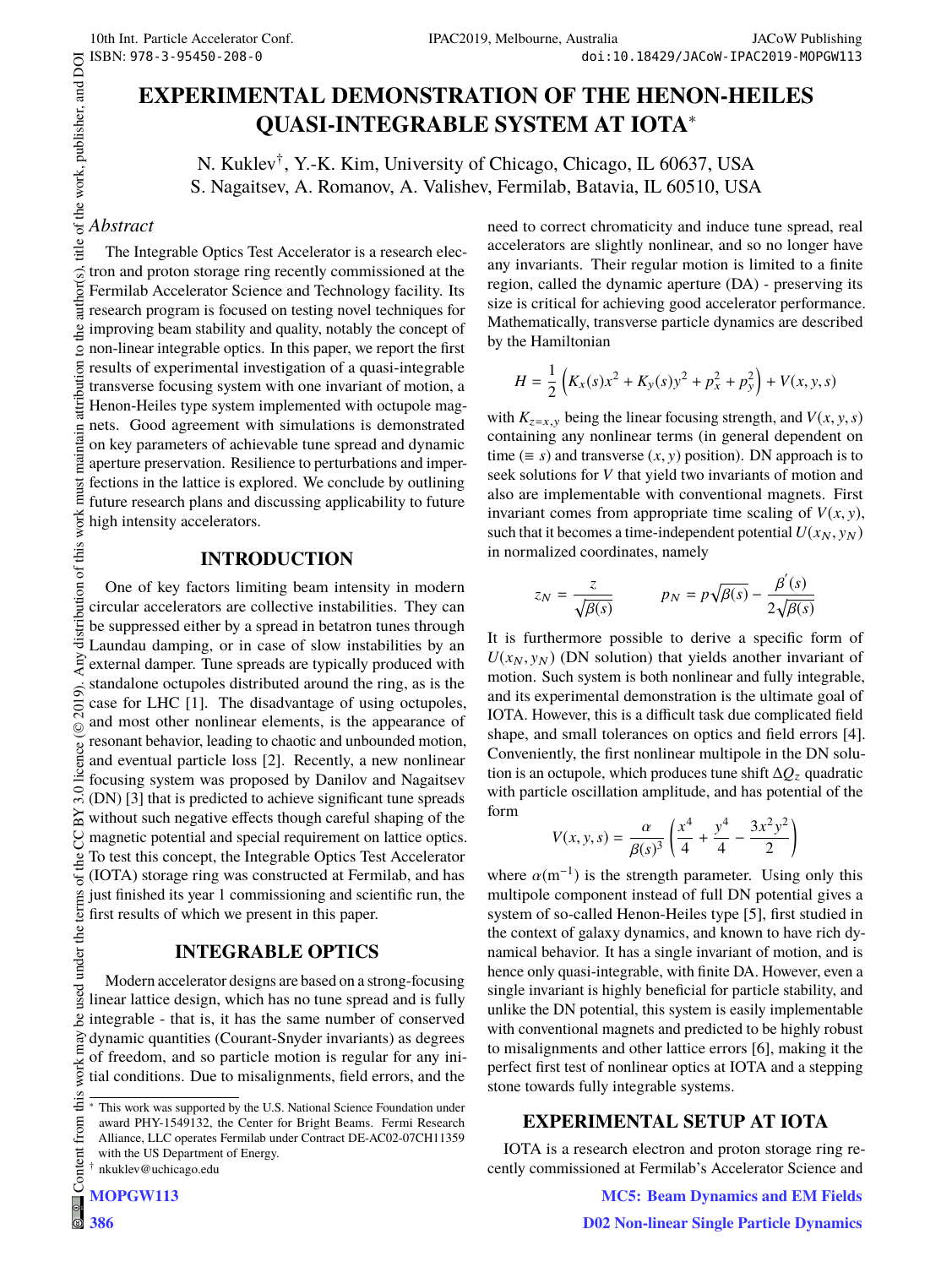Technology (FAST) facility. It has a circumference of 40m, and is designed to use either 2.5 MeV protons provided by an RFQ injector, or 150 MeV electrons from FAST linac. The lattice, shown in Fig. 1, has mirror symmetry with two 1.8m nonlinear element-compatible drifts and can be configured to satisfy all the necessary integrability constraints. An extensive suite of beam diagnostic systems is installed, including wall current monitors/DCCTs, electrostatic beam position monitors (BPMs), and synchrotron light cameras/photomultipliers. This provides capabilities both for the beam-based alignment at necessary accuracy, and the subsequent turn-by-turn dynamics analysis. Two independent single-turn kickers, vertical and horizontal, allow for beam 'pings' to anywhere in the available aperture.



Figure 1: Half of IOTA lattice at working point  $Q_{x,y}$ =5.3. All units in meters,  $\beta_{x,y}$  on the left,  $D_x$  on the right. Lattice is mirror symmetric across 20m marker.

The octupole insert is shown in Fig. 2 - it is comprised of 17 equidistant air-cooled iron yoke octupoles with 28mm aperture and 7cm length, that are designed to approximate piecewise the ideal continuous octupole potential. A manual laser-guided alignment method (with pinhole markers) was used for relative alignment, with insert endpoints laser tracker referenced to the rest of the ring. During commissioning, model-independent beam-based measurements were used to estimate the center-to-center shifts at 200  $\mu$ m rms transversely, within the design specifications. Each magnet was individually powered by a 2A bipolar supply, reaching normalized gradient of  $K_3 = 1.4 \text{kG/cm}^3$  at peak current.

#### *Data Collection*

The key practical advantage of integrable systems is improved DA over standalone elements, and hence higher possible tune shifts without beam losses. To measure these figures of merit, we first measured the DA envelope by repeatedly pinging the beam to a certain amplitude with octupole insert on or off, and recording the current. Iteratively, kick strength was maximized until degradation in lifetime relative to control run was observed at very low currents (<0.1mA, to minimize intra-beam scattering). Corresponding oscillation

# **MC5: Beam Dynamics and EM Fields**



Figure 2: IOTA octupole insert in segment B2L. RF cavity and synchrotron radiation diagnostics in the background.

amplitude, where not equal to physical/control one, was then taken as a DA limit.

Then, for above identified points, pings were repeated at high beam currents (>1mA) to obtain accurate and linear turn-by-turn data, even in presence of beam losses. Arrays of 2000 turns from 21 available BPMs were recorded for each kick, of which 17 were used for analysis and rest excluded due to either incompatible configuration or excessive noise levels. Due to large chromaticity and momentum spread, signal decoherence was very fast (150 turns), and extensive data processing techniques were required for sufficient tune resolution (<10−<sup>4</sup> ). Core algorithm was implemented in Python 3, based on iterative coupled mode unmixing technique [7] and subsequent NAFF analysis [8] of combined (*M* BPMs × *N* turns) hybrid datasets [9]. For all runs, beam was kicked in both planes simultaneously, ensuring sufficient signal to determine both tunes regardless of coupling strength. Reference simulation results were obtained by long-term particle tracking and frequency map analysis (FMA) [10] with LIFE-TRAC code, using complete experimental lattice but with no field errors or misalignments except intentional ones.

# **RESULTS**

#### *Dynamic Aperture*

A selection of extinction scans are plotted in Fig. 3, demonstrating different beam loss rates observed for varying combinations of octupole insert strength and kick amplitude. Note how small, 10% changes in either parameter immediately spoiled beam lifetime (green and purple lines), indicating that 1.0A/4.5kV and 1.1A/4.2kV are very close to DA limit and hence good candidates for further kick analysis.

#### *Tune Shift*

Points of interest identified above were tested to find one with the largest tune shift. Previous simulations have found optimum insert strength to occur with ∼1A in the central octupole - experimental data is in agreement, with best tune shift obtained at 1.1A/4.2kV, corresponding to physical amplitude of 3.85mm in the middle of the nonlinear drift. We observed tune shifts of  $\Delta Q_x$  =  $-0.030 \pm 0.003$  and  $\Delta Q_y$  = +0.013 ± 0.001, as shown in Fig. 4, with near -2:1

**387**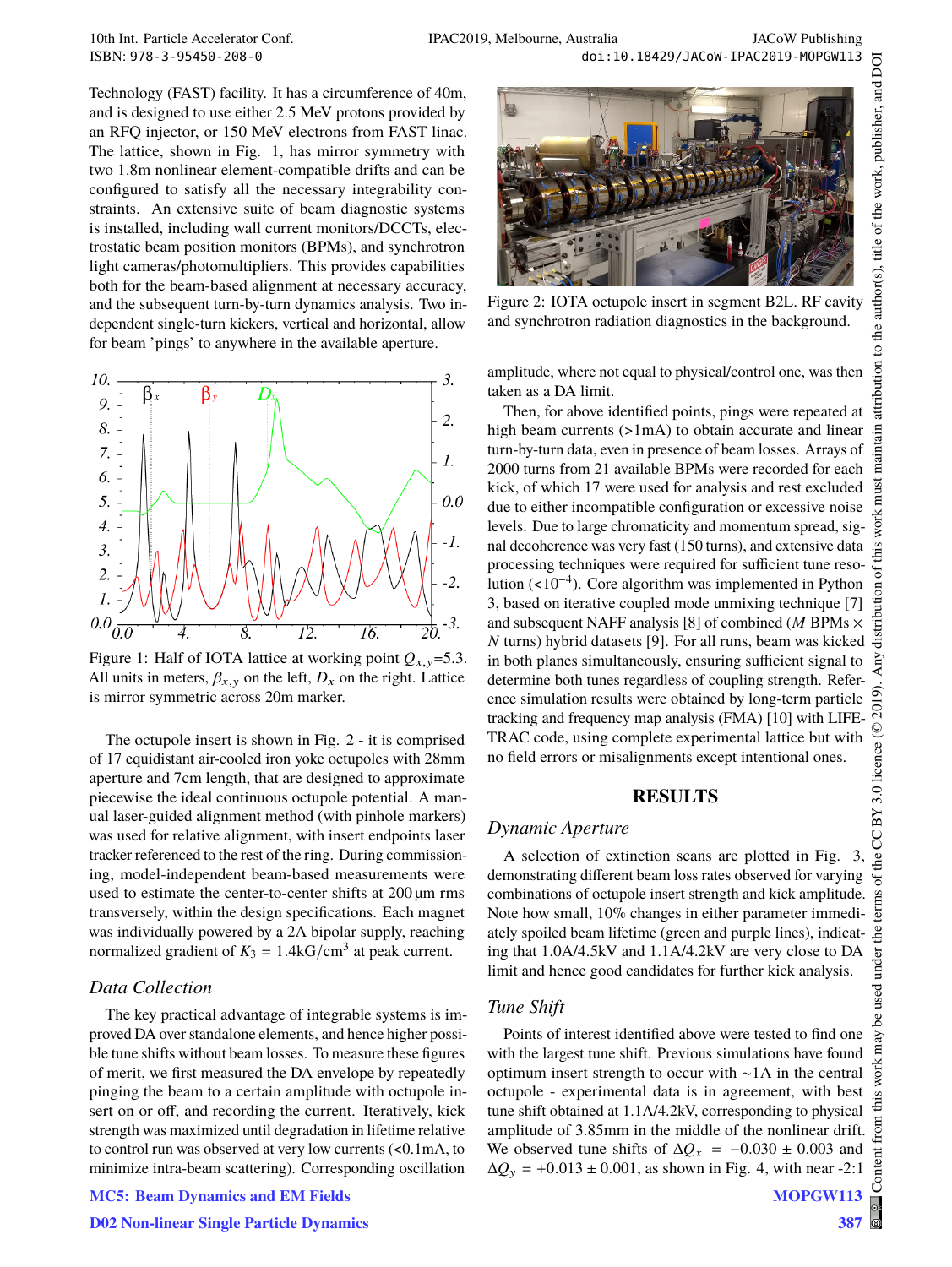

Figure 3: Semilog plot of extinction scan currents. Kicks were performed every 20 seconds. Dotted lines are linear fits to low current data.

∆*Q*x:∆*Q*<sup>y</sup> ratio being consistent with theoretical predictions. As compared to simulations, only 60-70% of the expected performance was achieved, which nonetheless significantly exceeded equivalent single octupole results (not shown). We attribute this shortcoming to the lack of chromaticity correction and general first-year alignment and power supply drift issues that likely introduced significant systematic lattice errors.



Figure 4: Experimental tune shifts (in cyan, error bars in magenta) for various kicks overlaid with FMA. Density plot denotes amount of tune diffusion, with red indicating more chaotic regions and white particle loss. Small kick/tune shift points are offset due to residual coupling.

#### *Error Tolerances*

Given the enormous parameter space, only the most critical categories of optics and magnet errors were tested experimentally. Namely, we varied the phase advance within the insert  $\pm 0.01 Q_x/Q_y$  (equivalent to  $\beta^*$  or current profile mismatch), the longitudinal location of  $\beta$ -function minimum  $(\pm 10 \text{ cm})$ , and the current in individual octupoles  $(\pm 10\%)$ .

**388**

#### *Resonance Stability*

Significant tune spreads can allow for novel beam and optics manipulation methods that would otherwise result in beam losses. As a preliminary experiment, we brought the tunes within nonlinear drift to  $Q_x/Q_y = 0.26$  while keeping the rest of the lattice the same, and adjusted octupole current profile accordingly. Beam pings then rapidly brought  $O<sub>x</sub>$ down to ∼= 0.24, across the 1/4 resonance. During subsequent damping, over half the beam survived the reverse resonance crossing. With octupoles off, we saw complete beam loss and generally poor injection efficiency. Introduction of slight coupling unexpectedly captured beam into stable, long lifetime high amplitude orbits, shown in Fig. 5. We observed that island distance to beam core (i.e. amplitude) scales with octupole current, and work is ongoing to reproduce this curious phenomenon in simulations.



Figure 5: Syncrotron radiation image of high amplitude stable orbit beam near 1/4 resonance, with octupoles on.

# **SUMMARY AND FUTURE PLANS**

We have presented a successful implementation of the octupole Henon-Heiles quasi-integrable system. Our results show strong agreement with theoretical predictions, achieving up to 70% of ideal case performance and significantly exceeding those of an equivalent standalone element. For next run, expected to start in fall of 2019, a number of upgrades are planned, including full ring realignment, addition of 8 more sextupoles, improvements in BPM system sensitivity, and more. These will significantly improve optics accuracy and stability - as such, we plan to first refine and improve year 1 measurements, and then explore some newly proposed alternative magnet/optics arrangements. Several ancillary experiments are also planned, such as anti-damper studies (simulating fast collective instabilities) and reconstruction of resonance crossing dynamics, which will provide supporting experimental evidence for the usefulness and practicality of nonlinear integrable inserts. Finally, we hope to apply all the above procedures to the fully integrable DN magnet, which has already been placed into the ring several proposed accelerators, including the rapid cycling synchrotron for Fermilab proton upgrade programI, incorporate nonlinear elements and will rely on this experimental data to guide final design.

> **MC5: Beam Dynamics and EM Fields D02 Non-linear Single Particle Dynamics**